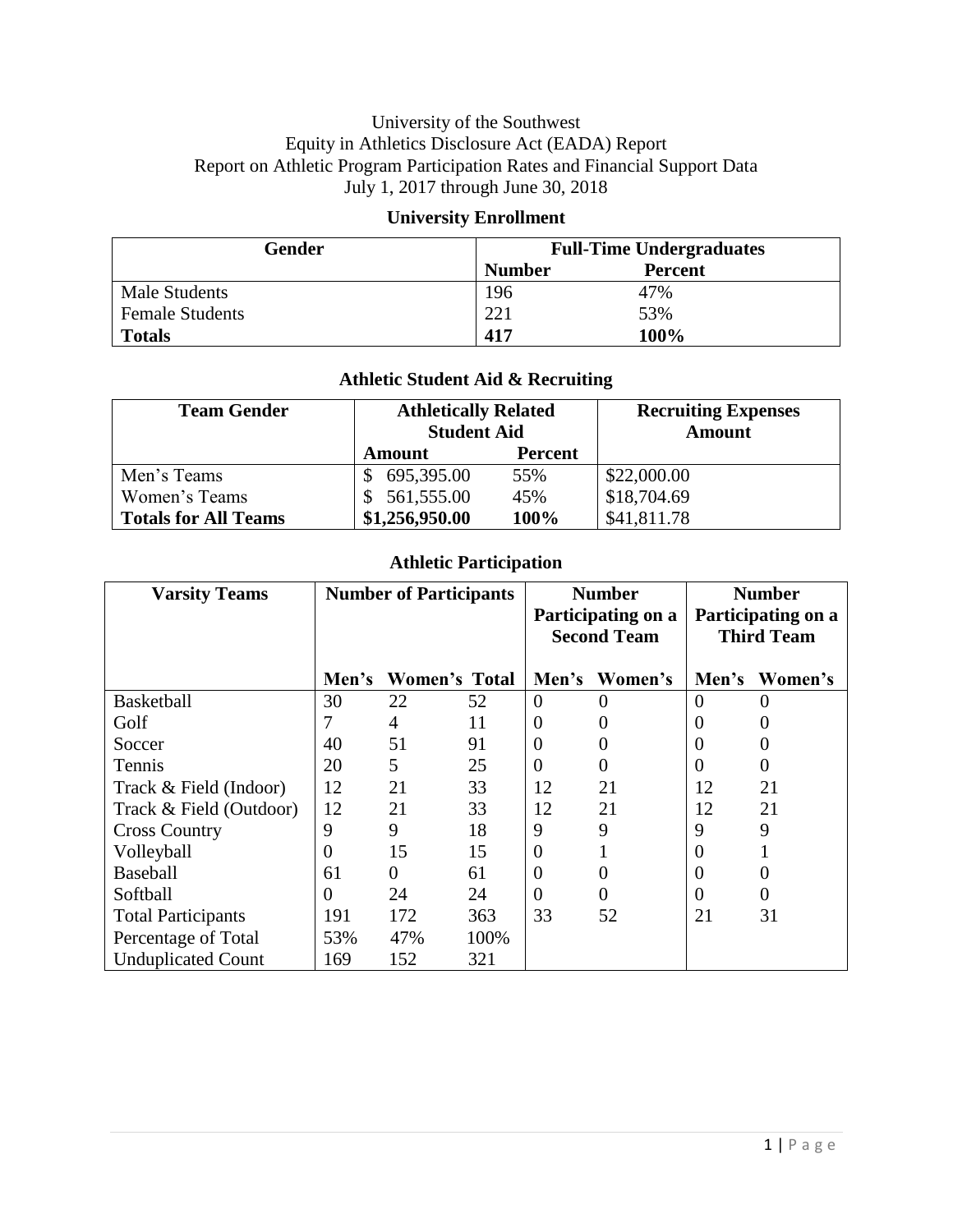| <b>Varsity Teams</b>                                     | <b>Total Revenues</b> |                       |                  |  |  |
|----------------------------------------------------------|-----------------------|-----------------------|------------------|--|--|
|                                                          | Men's                 | Women's               | <b>Totals</b>    |  |  |
| <b>Basketball</b>                                        | 253,653.90<br>\$      | 211,164.13<br>\$      | 464,818.03<br>\$ |  |  |
| Soccer                                                   | \$<br>269,607.26      | \$<br>331,433.49      | \$<br>601,040.75 |  |  |
| Baseball                                                 | \$<br>395,602.44      |                       | \$<br>395,602.44 |  |  |
| Tennis                                                   | \$<br>114,413.99      | \$<br>81,437.12       | \$<br>195,851.11 |  |  |
| Track & Field & Cross                                    | \$<br>219,435.88      | \$<br>159,341.47      | \$<br>378,777.35 |  |  |
| Country                                                  |                       |                       |                  |  |  |
| Golf                                                     | \$<br>84,041.41       | \$<br>62,002.60       | \$<br>146,044.01 |  |  |
| Softball                                                 |                       | \$<br>175,268.22      | \$<br>175,268.22 |  |  |
| Volleyball                                               |                       | \$<br>170,021.12      | \$<br>170,021.12 |  |  |
| <b>Totals for All Teams</b>                              | \$1,336,754.88        | \$1,190.668.15        | \$2,527,423.03   |  |  |
| Not allocated by                                         |                       |                       | 352,160.25<br>\$ |  |  |
| Gender/Sport                                             |                       |                       |                  |  |  |
| <b>Grand Total for</b>                                   |                       |                       | \$2,879,583.28   |  |  |
| <b>Athletics</b>                                         |                       |                       |                  |  |  |
| <b>Totals for All Sports</b>                             | \$1,083,100.98        | \$<br>979,504.02      | \$2,062,605.00   |  |  |
| <b>Except Basketball</b>                                 |                       |                       |                  |  |  |
|                                                          |                       |                       |                  |  |  |
|                                                          |                       |                       |                  |  |  |
| <b>Varsity Teams</b>                                     |                       | <b>Total Expenses</b> |                  |  |  |
|                                                          | Men's                 | Women's               | <b>Totals</b>    |  |  |
| <b>Basketball</b>                                        | \$<br>253,653.90      | \$<br>211,164.13      | \$<br>464,818.03 |  |  |
| Soccer                                                   | \$<br>269,607.26      | \$<br>331,433.49      | \$<br>601,040.75 |  |  |
| <b>Baseball</b>                                          | \$<br>395,602.44      |                       | \$<br>395,602.44 |  |  |
| Tennis                                                   | \$<br>114,413.99      | \$<br>81,437.12       | \$<br>195,851.11 |  |  |
| Track & Field & Cross                                    | \$<br>219,435.88      | \$<br>159,341.47      | \$<br>378,777.35 |  |  |
| Country                                                  |                       |                       |                  |  |  |
| Golf                                                     | \$<br>84,041.41       | \$<br>62,002.60       | 146,044.01<br>\$ |  |  |
| Softball                                                 |                       | \$<br>175,268.22      | \$<br>175,268.22 |  |  |
| Volleyball                                               |                       | \$<br>170,021.12      | \$<br>170,021.12 |  |  |
| <b>Totals for All Teams</b>                              | \$1,336,754.88        | \$1,190.668.15        | \$2,527,423.03   |  |  |
| Not allocated by                                         |                       |                       | 352,160.25<br>\$ |  |  |
| Gender/Sport                                             |                       |                       |                  |  |  |
| <b>Grand Total for</b>                                   |                       |                       | \$2,879,583.28   |  |  |
| <b>Athletics</b>                                         |                       |                       |                  |  |  |
| <b>Totals for All Sports</b><br><b>Except Basketball</b> | \$1,083,100.98        | \$<br>979,504.02      | \$2,062,605.00   |  |  |

**Total Revenues & Expenses**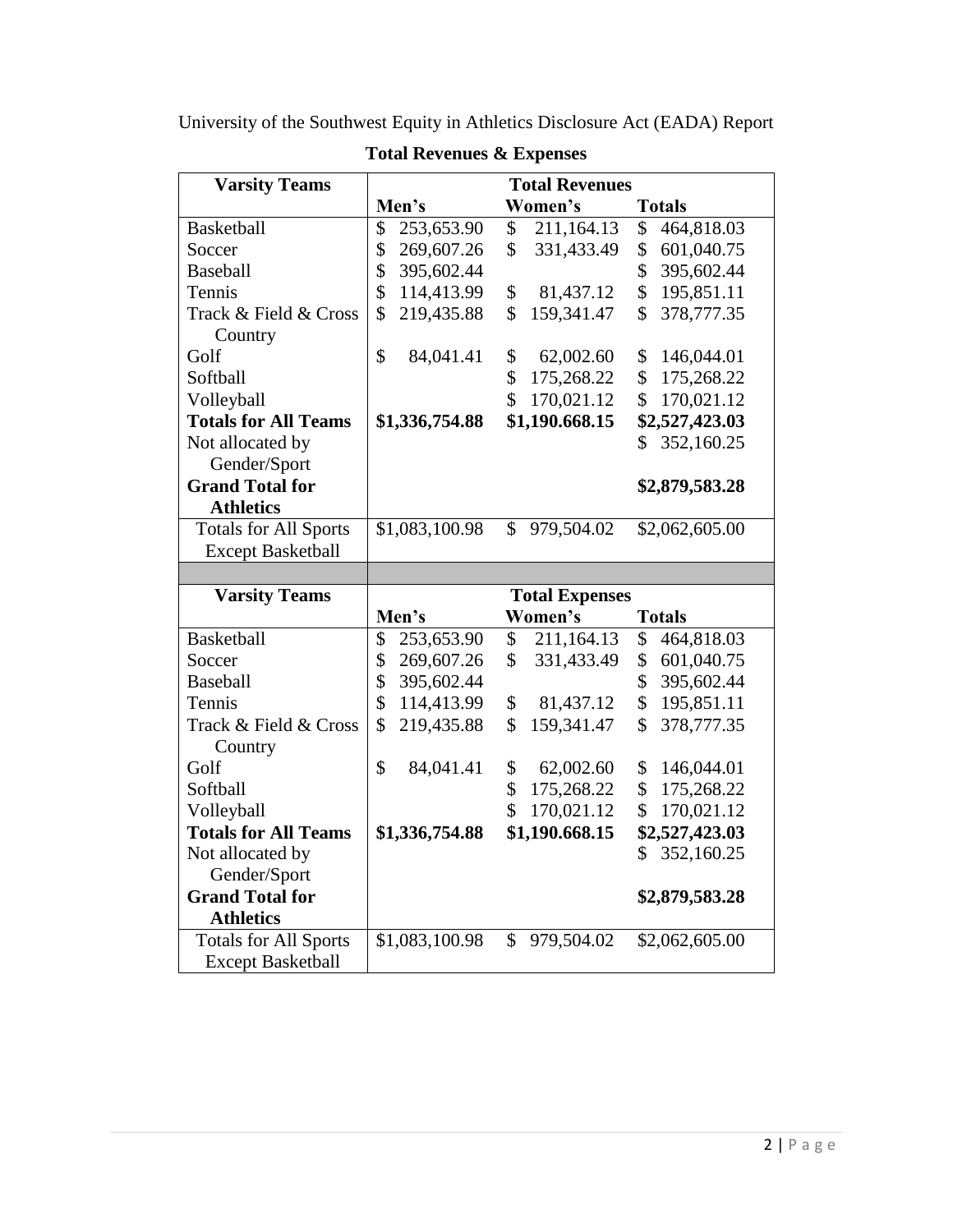| <b>Varsity Teams</b>                                        | <b>Operating (Game Day) Expenses</b> |                                            |                           |  |
|-------------------------------------------------------------|--------------------------------------|--------------------------------------------|---------------------------|--|
|                                                             | Men's                                | Women's                                    | <b>Totals</b>             |  |
| Basketball                                                  | 93,478.36<br>\$                      | \$<br>74,236.62                            | \$167,714.98              |  |
| Soccer                                                      | \$<br>67,128.75                      | \$74,380.01                                | \$141,508.76              |  |
| Baseball                                                    | \$<br>101,295.87                     |                                            | \$101,295.87              |  |
| Tennis                                                      | \$<br>39,080.62                      | 26,053.75<br>\$                            | 65,134.37<br>$\mathbb{S}$ |  |
| Track & Field & Cross Country                               | \$<br>80,113.20                      | \$53,408.80                                | \$133,522.00              |  |
| Golf                                                        | \$<br>38,816.41                      | \$<br>25,877.60                            | \$64,694.01               |  |
| Softball                                                    |                                      | \$<br>39,553.21                            | \$39,553.21               |  |
| Volleyball                                                  |                                      | \$<br>70,703.74                            | \$70,703.74               |  |
| <b>Totals for All Teams</b>                                 | \$419,913.21                         | \$364,213.73                               | \$785.162.94              |  |
| <b>Totals for All Sports</b>                                | \$326,434.85                         | \$289,977.11                               | \$617,411.96              |  |
|                                                             |                                      |                                            |                           |  |
| <b>Except Basketball</b>                                    |                                      |                                            |                           |  |
| <b>Varsity Teams</b>                                        |                                      | <b>Number of Participants</b>              |                           |  |
|                                                             | Men's                                | Women's                                    | <b>Totals</b>             |  |
| Basketball                                                  | 30                                   | 22                                         | 52                        |  |
| Soccer                                                      | 40                                   | 51                                         | 91                        |  |
| Baseball                                                    | 61                                   |                                            | 61                        |  |
| Tennis                                                      | 20                                   | 5                                          | 25                        |  |
|                                                             | 33                                   | 51                                         | 84                        |  |
| Track & Field & Cross Country<br>Golf                       | 7                                    | $\overline{4}$                             | 11                        |  |
| Softball                                                    |                                      | 24                                         | 24                        |  |
|                                                             |                                      | 15                                         | 15                        |  |
| Volleyball                                                  | 191                                  | 172                                        |                           |  |
| <b>Totals for All Teams</b><br><b>Totals for All Sports</b> | 161                                  | 150                                        | 363<br>311                |  |
| <b>Except Basketball</b>                                    |                                      |                                            |                           |  |
| <b>Varsity Teams</b>                                        |                                      | <b>Operating Expenses per Participants</b> |                           |  |
|                                                             | Men's                                | Women's                                    | <b>Totals</b>             |  |
| Basketball                                                  | \$<br>3,115.95                       | \$3,374.39                                 | \$6,490.34                |  |
| Soccer                                                      | \$<br>1,678.22                       | $\mathbb{S}^-$<br>1,458.43                 | \$3,136.65                |  |
| <b>Baseball</b>                                             | \$<br>1,660.59                       |                                            | \$1,660.59                |  |
| Tennis                                                      | \$<br>1,954.03                       | 5,210.75                                   | 7,164.78<br>\$            |  |
| Track & Field & Cross Country                               | \$<br>2,427.67                       | \$<br>1,047.23<br>\$                       | \$<br>3,474.90            |  |
| Golf                                                        | \$<br>5,545.20                       | 6,469.40<br>\$                             | 12,014.60<br>\$           |  |
| Softball                                                    |                                      | \$<br>1,648.05                             | \$<br>1,648.05            |  |
| Volleyball                                                  |                                      | \$<br>4,713.58                             | \$                        |  |
| <b>Totals for All Teams</b>                                 | \$                                   | \$23,921.83                                | 4,713.58<br>\$40,303.49   |  |
|                                                             | 16,381.66                            | $\mathbb{S}$                               |                           |  |
| <b>Totals for All Sports</b>                                | 13,265.71<br>\$                      | 19,917.44                                  | 33,813.15<br>\$           |  |
| <b>Except Basketball</b>                                    |                                      |                                            |                           |  |

#### **Operating (Game Day) Expenses (including lodging, meals, transportation, uniforms, equipment, event costs & officials)**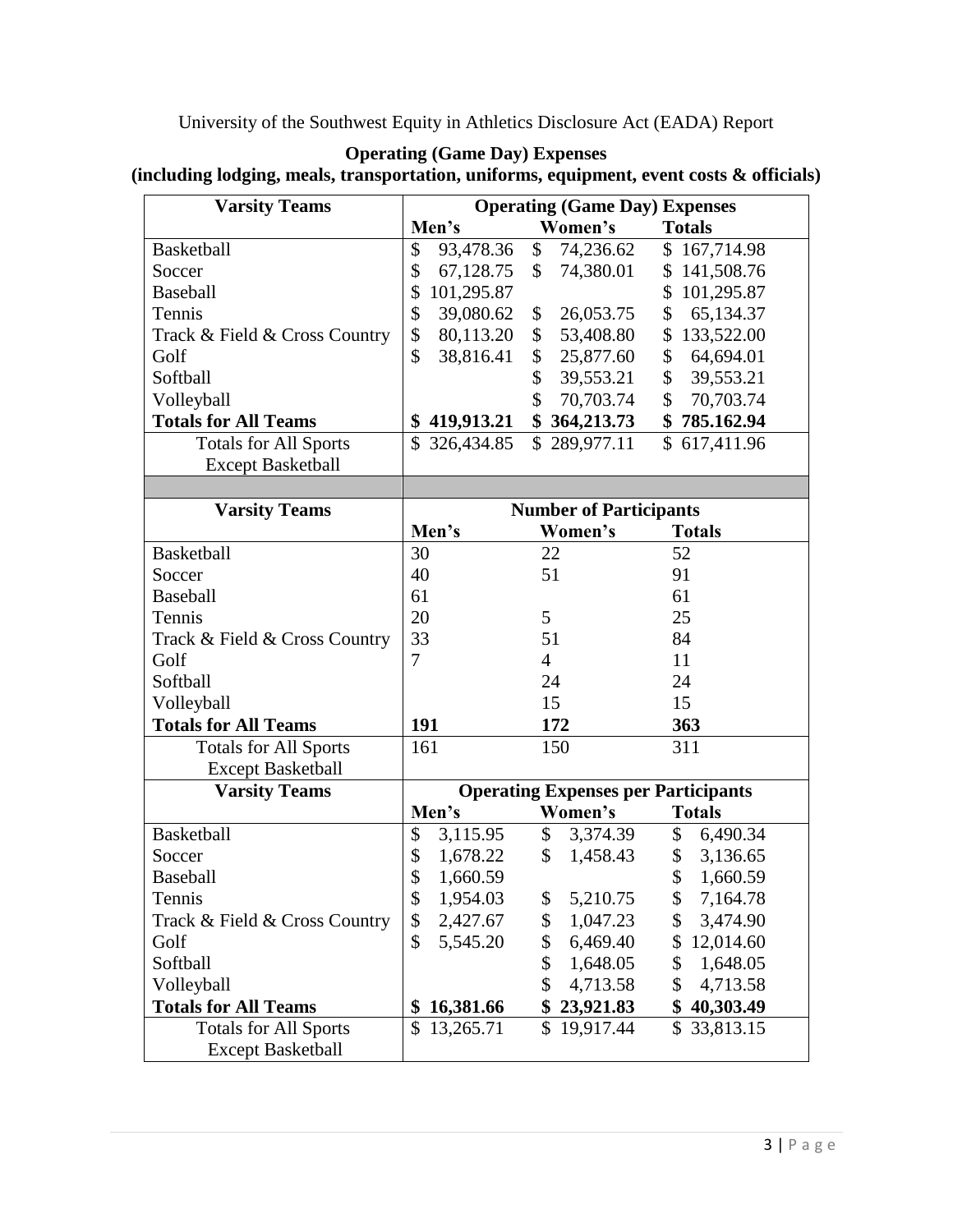| Description/Explanation                       | <b>Head Coaches</b> |               | <b>Assistant Coaches</b>  |                            |
|-----------------------------------------------|---------------------|---------------|---------------------------|----------------------------|
|                                               | Men's Teams         | Women's Teams |                           | Men's Teams Women's Teams  |
| Average Annual Institutional Salary Per       | 28,585.40<br>S.     | \$28,425.32   | \$13,967.13               | $\mathcal{S}$<br>14,640.72 |
| Coach                                         |                     |               |                           |                            |
| Number of Head Coaches Used to Calculate      | -6                  |               |                           |                            |
| Salary                                        |                     |               |                           |                            |
| Average Annual Institutional Salary per Full- | S.<br>31,820.48     | \$28,795.55   | 18,622.84<br><sup>S</sup> | \$17,568.86                |
| Time Equivalent (FTE)                         |                     |               |                           |                            |
| Full-Time Equivalents (FTE) Used to           | 5.39                | 6.91          | 1.50                      | 2.50                       |
| Calculate Average                             |                     |               |                           |                            |

### **Average Coaching Salaries**

## **Counts of Head Coaches (Male)**

| <b>Varsity Teams</b>           | <b>Male Head Coaches</b> |           |           |           |
|--------------------------------|--------------------------|-----------|-----------|-----------|
|                                | Assigned                 | Assigned  | Full-Time | Part-Time |
|                                | Full-Time                | Part-Time | Employee  | Volunteer |
| <b>Men's Varsity Teams</b>     |                          |           |           |           |
| Soccer                         |                          |           |           |           |
| <b>Basketball</b>              |                          |           |           |           |
| <b>Baseball</b>                |                          |           |           |           |
| Tennis                         |                          |           |           |           |
| Track & Field & Cross Country  |                          |           |           |           |
| Golf                           |                          |           |           |           |
| <b>Total for Men's Teams</b>   | 3                        |           | 5         | $\bf{0}$  |
| <b>Women's Varsity Teams</b>   |                          |           |           |           |
| Soccer                         |                          |           |           |           |
| <b>Basketball</b>              |                          |           |           |           |
| Softball                       |                          |           |           |           |
| Tennis                         |                          |           |           |           |
| Track & Field & Cross Country  |                          |           |           |           |
| Golf                           |                          |           |           |           |
| Volleyball                     |                          |           |           |           |
| <b>Total for Women's Teams</b> |                          |           |           | $\bf{0}$  |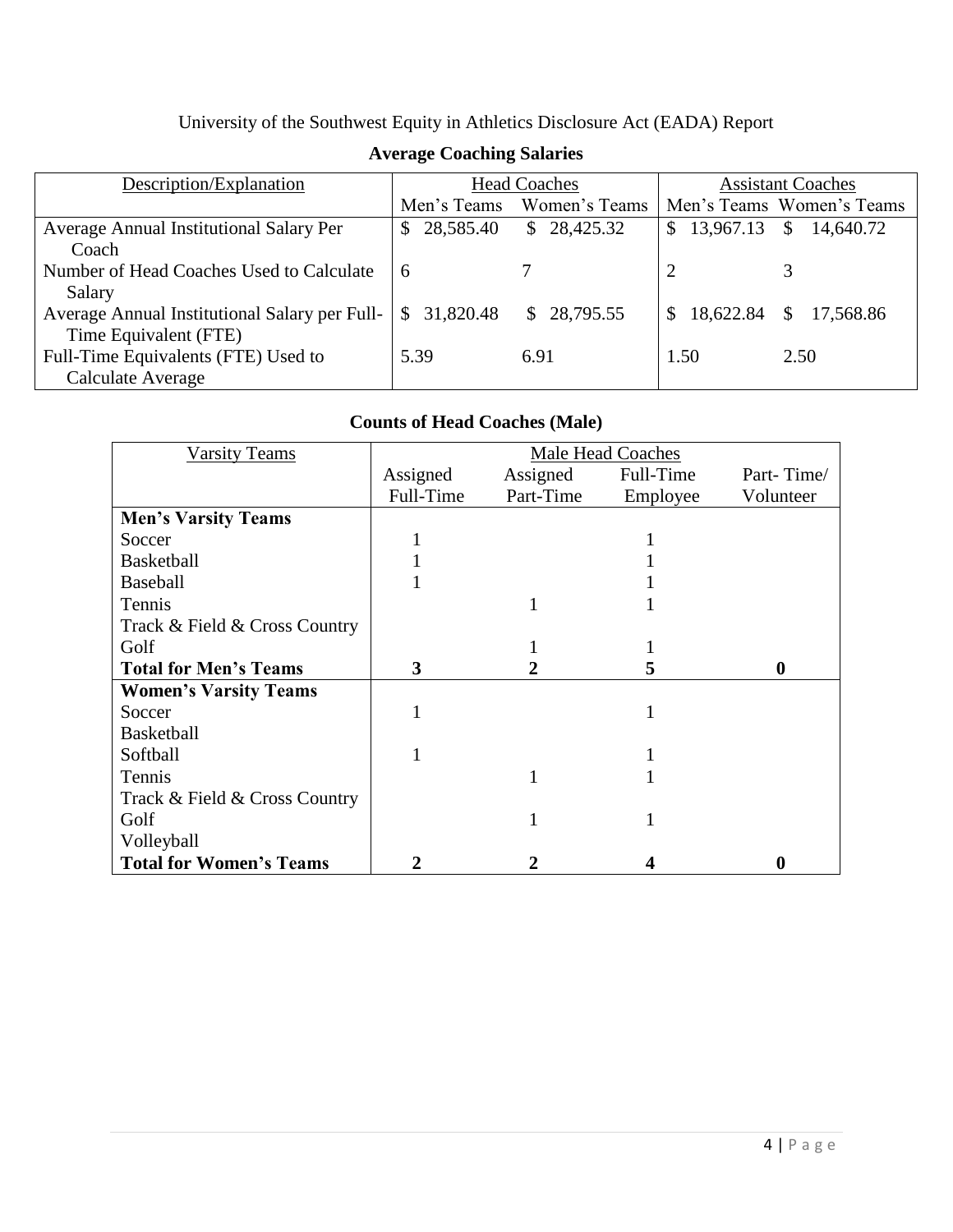| <b>Varsity Teams</b>           | <b>Female Head Coaches</b> |           |           |                  |
|--------------------------------|----------------------------|-----------|-----------|------------------|
|                                | Assigned                   | Assigned  | Full-Time | Part-Time/       |
|                                | Full-Time                  | Part-Time | Employee  | Volunteer        |
| <b>Men's Varsity Teams</b>     |                            |           |           |                  |
| Soccer                         |                            |           |           |                  |
| <b>Basketball</b>              |                            |           |           |                  |
| <b>Baseball</b>                |                            |           |           |                  |
| Tennis                         |                            |           |           |                  |
| Track & Field & Cross Country  |                            |           |           |                  |
| Golf                           |                            |           |           |                  |
| <b>Total for Men's Teams</b>   | $\boldsymbol{0}$           |           |           | $\boldsymbol{0}$ |
| <b>Women's Varsity Teams</b>   |                            |           |           |                  |
| Soccer                         |                            |           |           |                  |
| <b>Basketball</b>              |                            |           |           |                  |
| Softball                       |                            |           |           |                  |
| Tennis                         |                            |           |           |                  |
| Track & Field & Cross Country  |                            |           |           |                  |
| Golf                           |                            |           |           |                  |
| Volleyball                     |                            |           |           |                  |
| <b>Total for Women's Teams</b> |                            |           |           | 0                |

## **Count of Head Coaches (Female)**

# **Counts of Assistant Coaches (Male)**

| <b>Varsity Teams</b>           | <b>Male Assistant Coaches</b> |                  |           |                  |
|--------------------------------|-------------------------------|------------------|-----------|------------------|
|                                | Assigned                      | Assigned         | Full-Time | Part-Time/       |
|                                | Full-Time                     | Part-Time        | Employee  | Volunteer        |
| <b>Men's Varsity Teams</b>     |                               |                  |           |                  |
| Soccer                         |                               |                  |           |                  |
| <b>Basketball</b>              |                               |                  |           |                  |
| <b>Baseball</b>                |                               |                  |           |                  |
| Tennis                         |                               |                  |           |                  |
| Track & Field & Cross Country  |                               |                  |           |                  |
| Golf                           |                               |                  |           |                  |
| Not Allocated by Gender/Sport  |                               |                  |           |                  |
| <b>Total for Men's Teams</b>   | 1                             | $\mathbf{0}$     |           | $\boldsymbol{0}$ |
| <b>Women's Varsity Teams</b>   |                               |                  |           |                  |
| Soccer                         |                               |                  |           |                  |
| <b>Basketball</b>              |                               |                  |           |                  |
| Softball                       |                               |                  |           |                  |
| Tennis                         |                               |                  |           |                  |
| Track & Field & Cross Country  |                               |                  |           |                  |
| Golf                           |                               |                  |           |                  |
| Volleyball                     |                               |                  |           |                  |
| <b>Total for Women's Teams</b> | $\boldsymbol{0}$              | $\boldsymbol{0}$ | $\bf{0}$  | $\boldsymbol{0}$ |